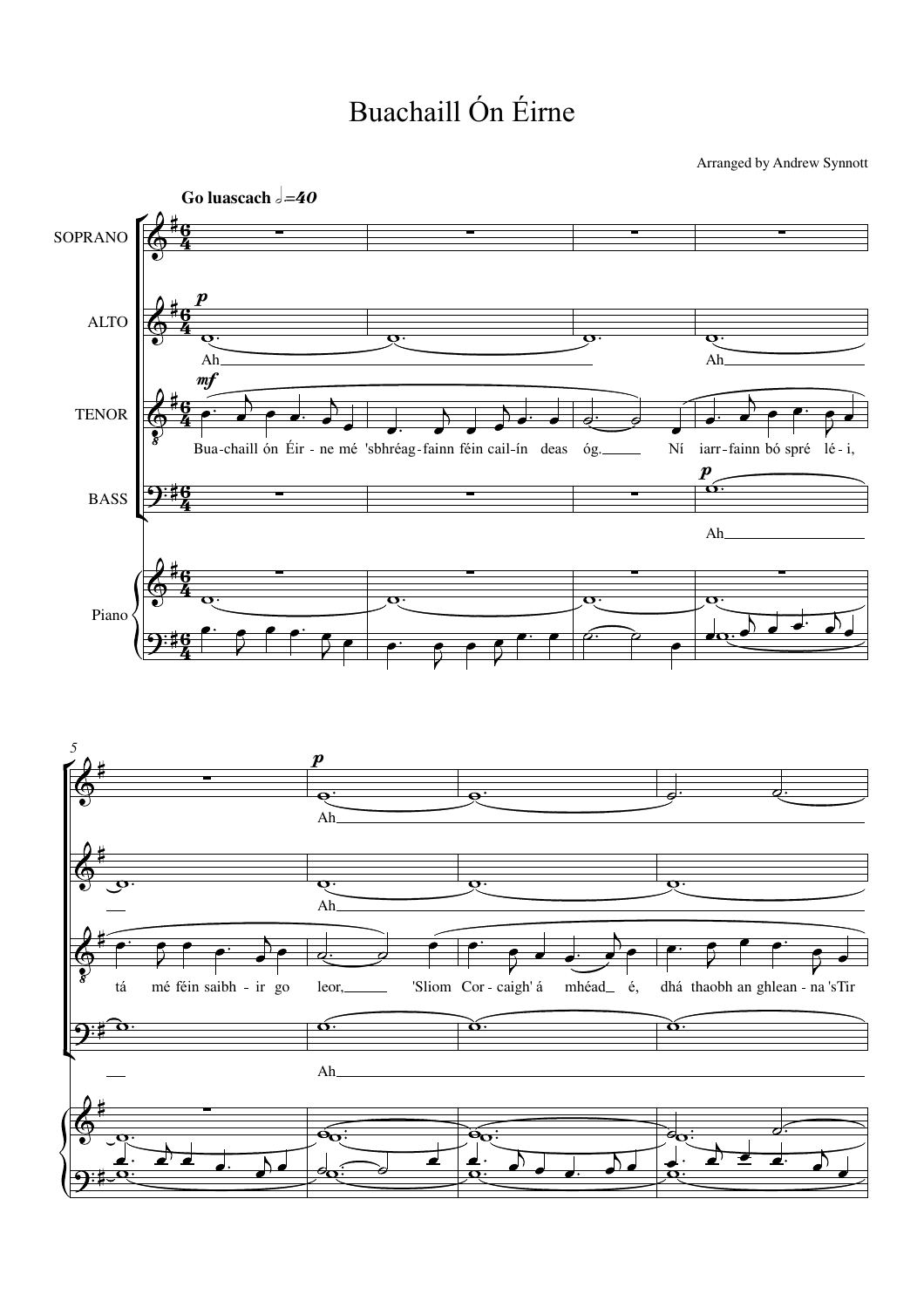



2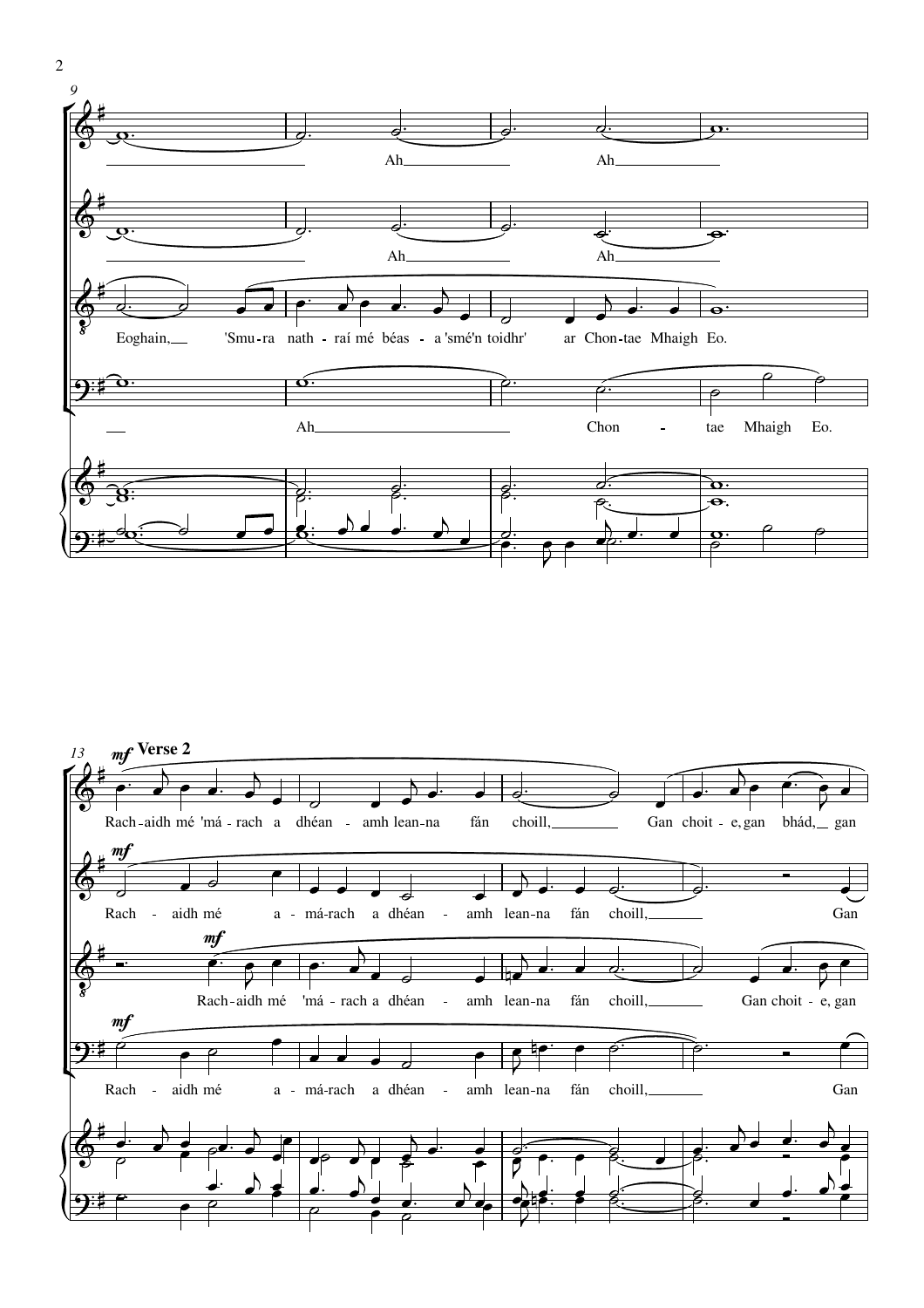

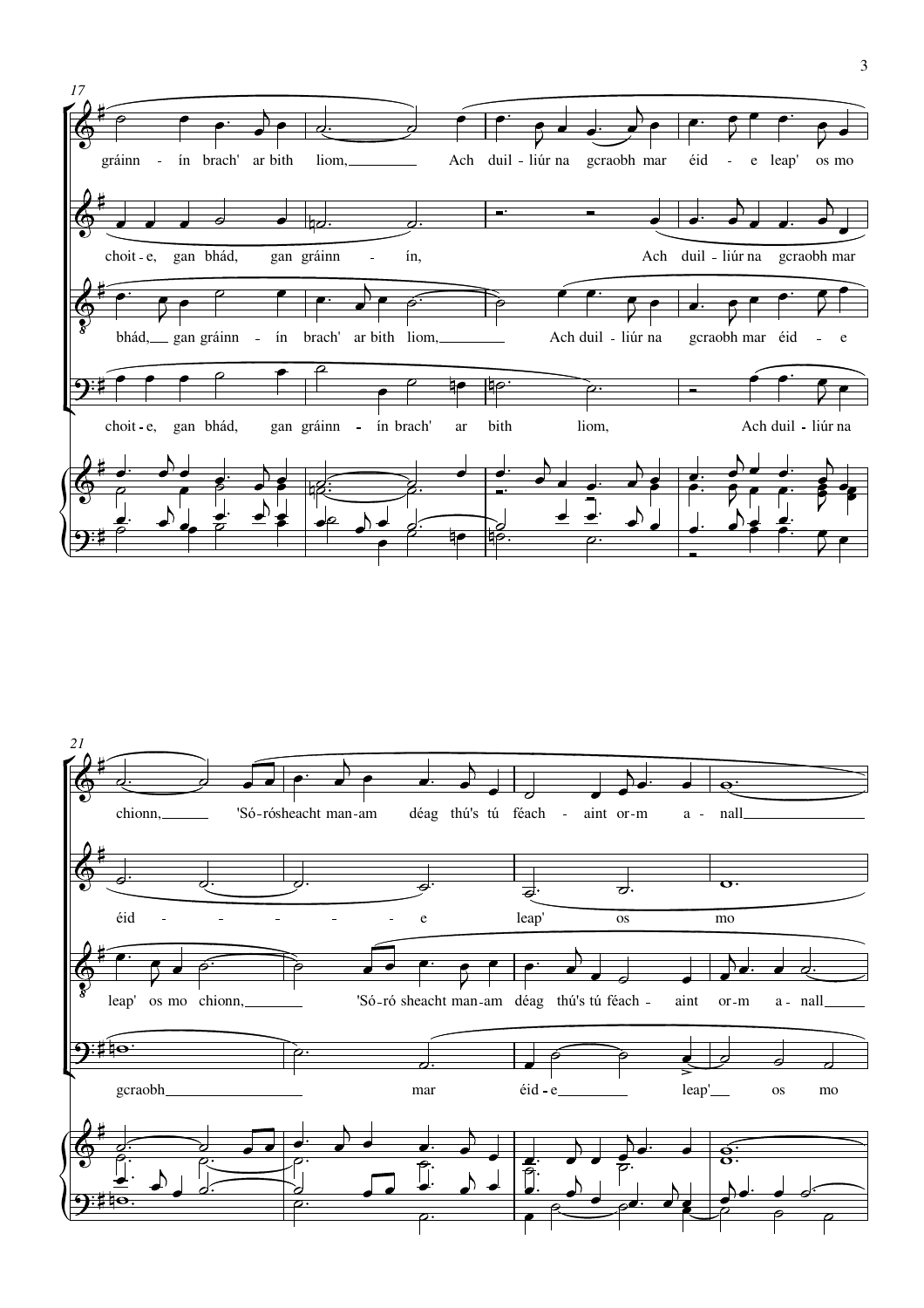



4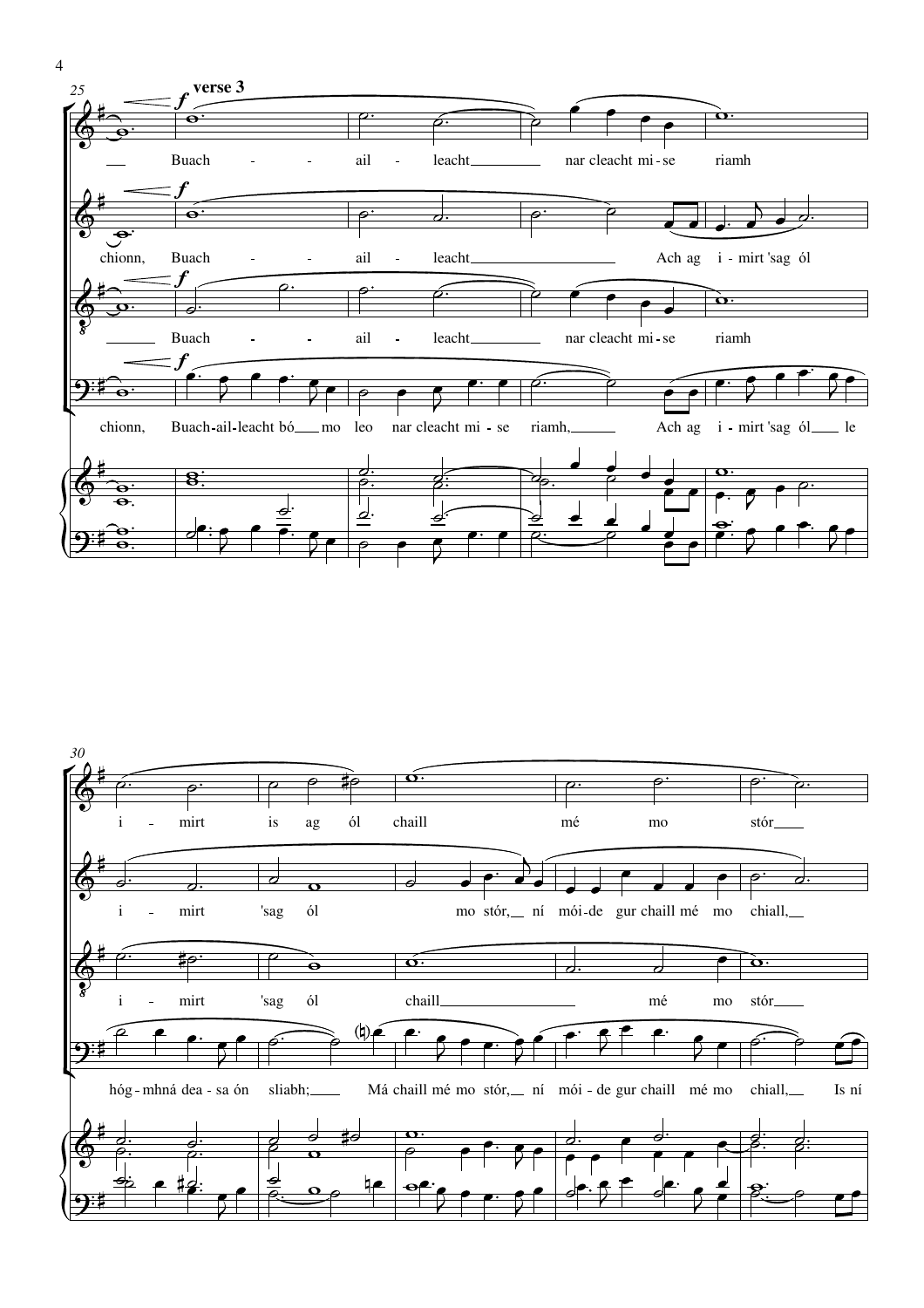

The repetition of the words "Sean duine" in the sop, alto, and bass lines is intended as a rhythmic effect. We don't need to hear the words here! Just sing 'Sean" with a small accent and an early consonant 'n'.